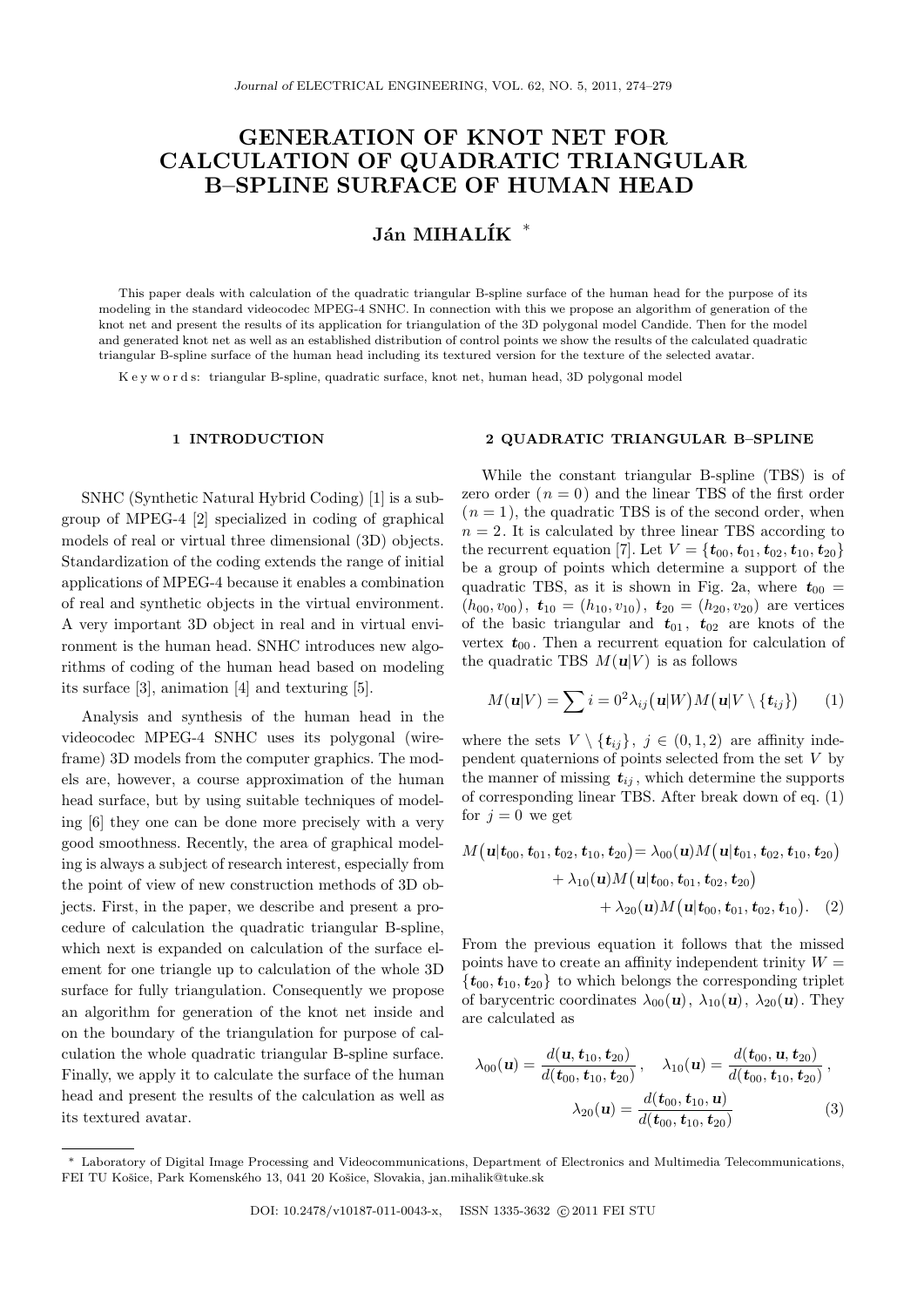

**Fig. 1.** Tree structure of the entire calculation the quadratic TBS  $M(\mathbf{u}|t_{00}, t_{01}, t_{02}, t_{10}, t_{20})$ 



**Fig. 2.** a) Support, b) graph of quadratic TBS  $M(u|t_{00}, t_{01}, t_{02}, t_{10}, t_{20})$ 

where the determinants in denominators with the defined triplet of points are calculated as

$$
|\det(V)| = d(\mathbf{t}_{00}, \mathbf{t}_{10}, \mathbf{t}_{20}) = \det\begin{pmatrix} 1 & 1 & 1 \\ h_{00} & h_{10} & h_{20} \\ v_{00} & v_{10} & v_{20} \end{pmatrix}.
$$
 (4)

In analogy, next determinants in nominators with different triples of points are calculated. For each point *u* such values exist of the barycentric coordinates that it is valid

$$
\mathbf{u} = \sum_{i=0}^{2} \lambda_{i0}(\mathbf{u}) \mathbf{t}_{i0} \tag{5}
$$

where  $\sum_{i=0}^{2} \lambda_{i0}(\mathbf{u}) = 1$ . From the equation above it follows that they enable to localize the point *u* in plane  $(h, v)$  only in regard to vertices  $t_{00}, t_{10}, t_{20}$  of the basic triangular, independently on its cartesian coordinate system.

At the same time the single linear TBS are calculated by a similar recurrent procedure, using three constant TBS with defined supports V (Fig. 1) and values

$$
M(\mathbf{u}|V) = \begin{cases} \frac{1}{|\det(V)|} & \text{if } \mathbf{u} \in [V), \\ 0 & \text{if } \mathbf{u} \notin V \end{cases}
$$
 (6)

Graphical presentation of the entire calculation of the quadratic TBS  $M(u|t_{00}, t_{01}, t_{02}, t_{10}, t_{20})$  by using the tree structure is in Fig. 1.

Then for the defined basic triangle, given by vertices  $t_{00}, t_{10}, t_{20}$ , the face of resultant quadratic TBS will be dependent only on the position of knots as it is seen  $t_{01}$ and  $t_{02}$  from Fig. 2b.

Particular condition, necessary for correct calculation of the quadratic TBS, is the set of points of the linear TBS not to be collinear (do not lie on one line). If the condition is not met a contribution of the given linear TBS in the resultant quadratic TBS will be zero. Then negative values of the quadratic TBS occur in a part of its support. Assuming non-collinearity for them, the position of knots  $t_{01}$  and  $t_{02}$  is not limited, which means that they can be allocated anywhere in regard to the basic triangle (inside, outside, at vertices, on edges). We have two knots for each vertex of the basic triangle, i.e.,  $t_{01}$  and  $t_{02}$  for vertex  $t_{00}$ , next  $t_{11}$  a  $t_{12}$  for vertex  $t_{10}$ and finally  $t_{21}$  and  $t_{22}$  for vertex  $t_{20}$ . Afterward more quadratic TBS can be obtained for the same basic triangle. They will be calculated for supports, created always by the vertices of basic triangle and two different knots,  $ie, \ \ V \ = \ \{{\boldsymbol{t}}_{00}, {\boldsymbol{t}}_{01}, {\boldsymbol{t}}_{02}, {\boldsymbol{t}}_{10}, {\boldsymbol{t}}_{20}\}, \ \{{\boldsymbol{t}}_{00}, {\boldsymbol{t}}_{10}, {\boldsymbol{t}}_{11}, {\boldsymbol{t}}_{12}, {\boldsymbol{t}}_{20}\},$  ${t_{00}, t_{10}, t_{20}, t_{21}, t_{22}}$ , *etc.* Each set of the supports contains 5 points, from which 3 are the vertices of basic triangle. The procedure of calculation the quadratic TBS corresponding to separate supports is the same as for the one  $V = \{t_{00}, t_{01}, t_{02}, t_{10}, t_{20}\}.$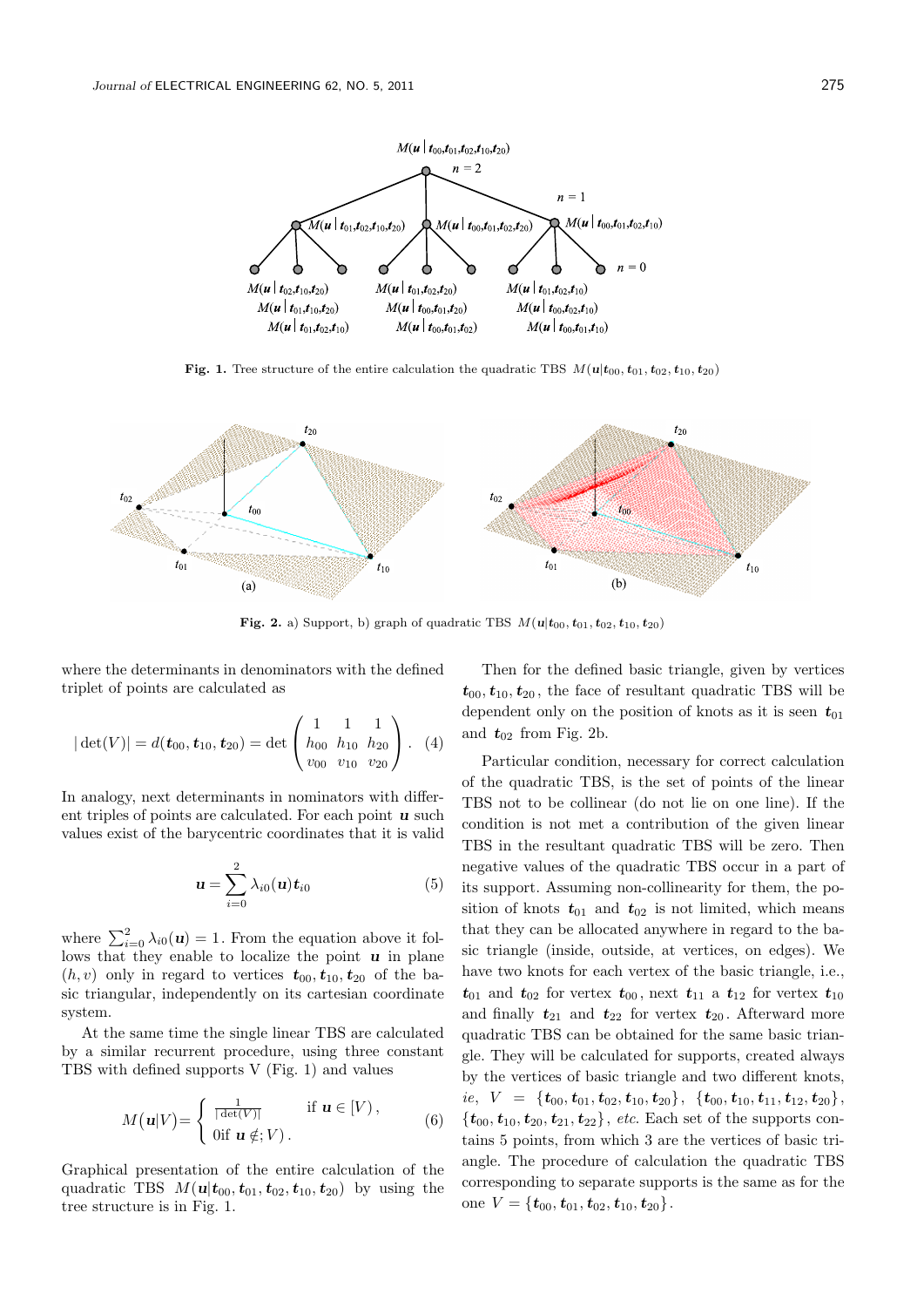

**Fig. 3.** a) Support, b) graph of the quadratic triangular B-spline surface over triangulation with two triangles

**Table 1.** Sets of points  $V_{\beta}^{I}$  and  $W_{\beta}^{I}$  with  $|\beta| = \beta_0 + \beta_1 + \beta_2 = 2$ 

| $V_{\beta}^{I}$ $W_{\beta}^{I}$ $\beta_{0} \beta_{1} \beta_{2}$                                                |  |  |
|----------------------------------------------------------------------------------------------------------------|--|--|
| $V_{110}^I = \{t_{00}, t_{01}, t_{10}, t_{11}, t_{20}\} W_{110}^I = \{t_{01}, t_{11}, t_{20}\}$ 1 1 0          |  |  |
| $V_{101}^I = \{t_{00}, t_{01}, t_{10}, t_{20}, t_{21}\} W_{110}^I = \{t_{01}, t_{10}, t_{21}\}$ 1 0 1          |  |  |
| $V_{011}^I = \{t_{00}, t_{10}, t_{11}, t_{20}, t_{21}\} W_{011}^I = \{t_{00}, t_{11}, t_{21}\} \; 0 \; 1 \; 1$ |  |  |
| $V_{200}^I = \{t_{00}, t_{01}, t_{02}, t_{10}, t_{20}\} W_{200}^I = \{t_{02}, t_{10}, t_{20}\}$ 2 0 0          |  |  |
| $V_{020}^I = \{t_{00}, t_{10}, t_{11}, t_{12}, t_{20}\} W_{020}^I = \{t_{00}, t_{12}, t_{20}\}$ 0 2 0          |  |  |
| $V_{002}^I = \{t_{00}, t_{10}, t_{20}, t_{21}, t_{22}\} W_{002}^I = \{t_{00}, t_{10}, t_{22}\}$ 0 0 2          |  |  |

### **3 CALCULATION OF QUADRATIC TRIANGULAR B–SPLINE SURFACE**

The quadratic triangular B-spline surface [8] is composed of the surface patches of separate triangles of the triangulation  $\tau$ , which are calculated using TBS of the degree 2. Then points of the quadratic triangular B-spline patch for a triangle  $I = \{t_{00}, t_{10}, t_{20}\}$  are calculated as follows

$$
\mathbf{F}(\mathbf{u}) = |\det(W_{110}^{I})| M(\mathbf{u}|V_{110}^{I}) \mathbf{c}_{110}^{I}
$$
  
+ |\det(W\_{101}^{I})| M(\mathbf{u}|V\_{101}^{I}) \mathbf{c}\_{101}^{I} + |\det(W\_{011}^{I})| M(\mathbf{u}|V\_{011}^{I}) \mathbf{c}\_{011}^{I}  
+ |\det(W\_{200}^{I})| M(\mathbf{u}|V\_{200}^{I}) \mathbf{c}\_{200}^{I} + |\det(W\_{020}^{I})| M(\mathbf{u}|V\_{030}^{I}) \mathbf{c}\_{020}^{I}  
+ |\det(W\_{002}^{I})| M(\mathbf{u}|V\_{002}^{I}) \mathbf{c}\_{002}^{I} (7)

where sets of points  $V_\beta^I$  determining the supports of separate quadratic TBS in eq. (7) and to them corresponding sets of points  $W_{\beta}^{I}$  for calculation of the normalization constants by their determinants with  $\beta = \beta_0 + \beta_1 + \beta_2 = 2$ are in Tab. 1.

The number of the control points  $c_{\beta}^{I}$  will be  $\frac{(n+1)(n+2)}{2}$  $=\frac{(2+1)(2+2)}{2}=6$  out of which 3 after their orthographic projection to the plane (*h, v*) are placed near the vertices of triangle *I* and the remaining 3 after the same projection near the centers of their sides.

The whole quadratic surface over the full triangulation *τ* is composed of the surface patches of separate triangles and can be calculated as [9]

$$
\mathbf{P}(\mathbf{u}) = \sum_{I \in \tau} \sum_{|\beta|=n} |\det(W_{\beta}^{I})| M(\mathbf{u} | V_{\beta}^{I} \mathbf{c}_{\beta}^{I}.
$$
 (8)

In general, modeling of the quadratic triangle B-spline surface can be carried out by changing the position of control points  $c_{\beta}^{I}$  as well as distribution of knots. Allocation of knots for separate vertices of the triangulation *τ* will affect its smoothness. Note, that nonzero contributions of the particular surface patches are not only in areas of corresponding triangles, but also in surrounding outside of them determined by supports of their quadratic triangular B-splines  $M(u|V_{\beta}^{I})$  in eq. (8). This is a basic difference from the classical methods of construction of surfaces, for example by using Bézier's surface patches [10]. Just interference of the quadratic triangular B-spline surface patches ensures a global smoothness of the whole surface without additional limitations of positions of control points.

For the assumed triangulation  $\tau$  in Fig. 3a, composed of two triangles with one adjoining side or two common vertices, the number of knots is 8 and control points 9. To the vertices belong not only to the same knots but the control points, too. In addition, the next two control points belong to the center of the adjoining side. Possible forms of the modeled quadratic triangular B-spline surface, for the triangulation in Fig. 3a, along with control nets are shown in Fig. 3b.

#### **4 GENERATION OF KNOT NET**

The designed algorithm of generation of the knot net follows from the univariant Monte Carlo method [11]. This method has one level of variance, namely the distances of the knots from a vertex to which the knots are assigned. This algorithm is useful for symmetric objects like the human head where in an ideal case left and right half are equal.

## **4.1 Generation of knots for vertices inside the triangulation**

In this case, the vertex  $t_{i0}$  for which two knots will be generated do not lie on the boundary of triangulation. Then we have to find all triangles that have the vertex  $t_{i0}$ in common as can be seen in Fig. 4a. Consequently, we will determine two lines  $p_1$  and  $p_2$  crossing through the vertex  $t_{i0}$  and are axes of the biggest angle  $\alpha_1$  and the second biggest one  $\alpha_2$  of these triangles (Fig. 4b). Next, the distance  $D_1$  is defined as approximately one third of the length of shorter side  $d_1$  of the triangle with the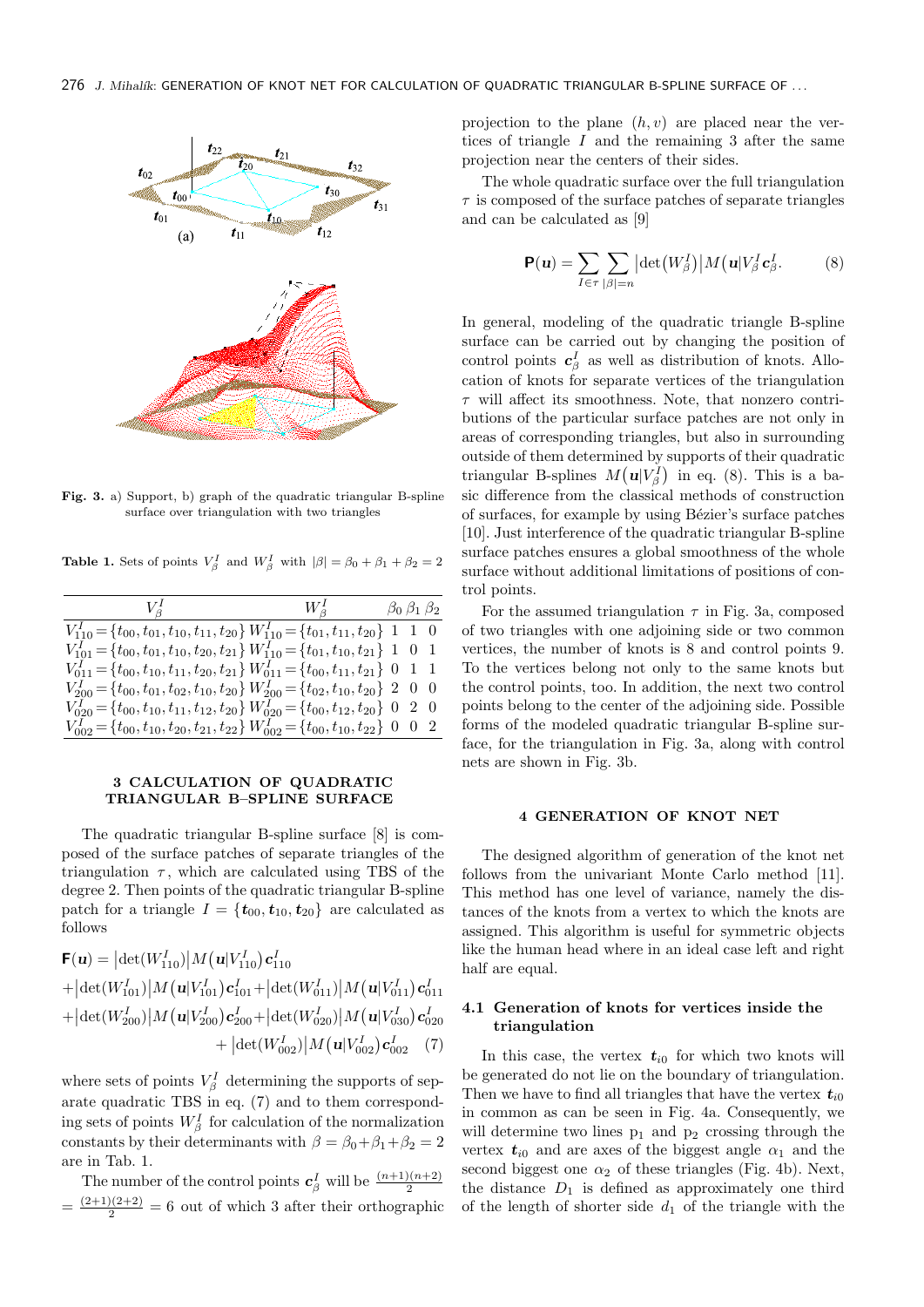

**Fig. 4.** Generation of two knots for the vertex  $t_{i0}$  inside the triangulation



**Fig. 5.** Generation of two knots for the vertex  $t_{i0}$  of one triangle on the boundary of triangulation



**Fig. 7.** Manners of division of outer angle a)  $\beta$  < 180<sup>°</sup>, b)  $\beta$  > 180*◦*

biggest angle and with the vertex  $t_{i0}$  and the distances *D*<sup>2</sup> – as approximately one third of the length of shorter side  $d_2$  of the triangle with the second biggest angle and with the same vertex  $t_{i0}$  (Fig. 4c). Then we allocate the knot  $t_{i1}$  on the line  $p_1$  in distance  $D_1$  and similarly  $t_{i2}$ on the line  $p_2$  in distance  $D_2$  from the vertex  $t_{i0}$  in direction inside of the corresponding triangle (Fig. 4d).

Finally, we will check whether all conditions for allocation of the knots are fulfilled [3]. If not so we systematically reduce the distances in case that the knots interfere with triangles, which do not have the vertex  $t_{i0}$ . Also we change a slope of the line  $p_1$  or  $p_2$ , when the knots lie collinearly with some vertex or one of them lies on a line determined by a side of one of the triangles.

## **4.2 Generation of knots for vertices on the boundary of triangulation**

In case that we have just one triangle with the vertex  $t_{i0}$  on the boundary of triangulation, we will follow such a way. Two lines  $p_1$  and  $p_2$  are determined crossing through the vertex  $t_{i0}$  and dividing inner angle  $\alpha$  of the triangle at the vertex  $t_{i0}$  into  $\alpha_1 = (1/3)\alpha$  and  $\alpha_2 = (2/3)\alpha$  (Fig. 5a). Then the distances  $D_1$  and  $D_2$ 



**Fig. 6.** Possible angles between marginal sides of triangles



**Fig. 8.** a) Allocation of the knots  $t_{i1}$  and  $t_{i2}$  for  $\beta > 180^\circ$ , b) their symbolic representation

are defined as approximately one third of the length of corresponding sides  $d_1$  and  $d_2$  of the triangle with the vertex  $t_{i0}$  closer to the line  $p_1$  and  $p_2$ , respectively as can be seen in the same Fig. 5a. Afterwards, we will allocate the knots  $t_{i1}$  and  $t_{i2}$  on the lines  $p_1$  and  $p_2$ in distances  $D_1$  and  $D_2$  from the vertex  $t_{i0}$ , respectively in direction out of the corresponding triangle or out of the triangulation (Fig. 5b).

If there are more triangles with the vertex  $t_{i0}$  on the boundary of triangulation, so at first we will define outer angle  $\beta$  that is contained by marginal sides of the triangles where  $t_{i0}$  is one of their vertices (Fig. 6).

When outer angle  $\beta$  < 180<sup>°</sup>, then we will determine two lines  $p_1$  and  $p_2$  crossing through the vertex  $t_{i0}$  and dividing outer angle  $\beta$  into  $\beta_1 = (1/3)\beta$  and  $\beta_2 = (2/3)\beta$ (Fig. 7a). Consequently, the distances  $D_1$  and  $D_2$  are defined as approximately one third of the length of sides  $d_1$  and  $d_2$  of the triangles with the vertex  $t_{i0}$  closer to the line  $p_1$  and  $p_2$ , respectively as can be seen in the same Fig. 7a. Similarly we proceed if outer angle  $\beta > 180^\circ$ . Then we will determine two lines  $p_1$  and  $p_2$  crossing through the vertex  $t_{i0}$  which are axes of the biggest angle  $\alpha_1$  and the second biggest one  $\alpha_2$ , respectively from all triangles with this vertex (Fig. 7b). Also for these lines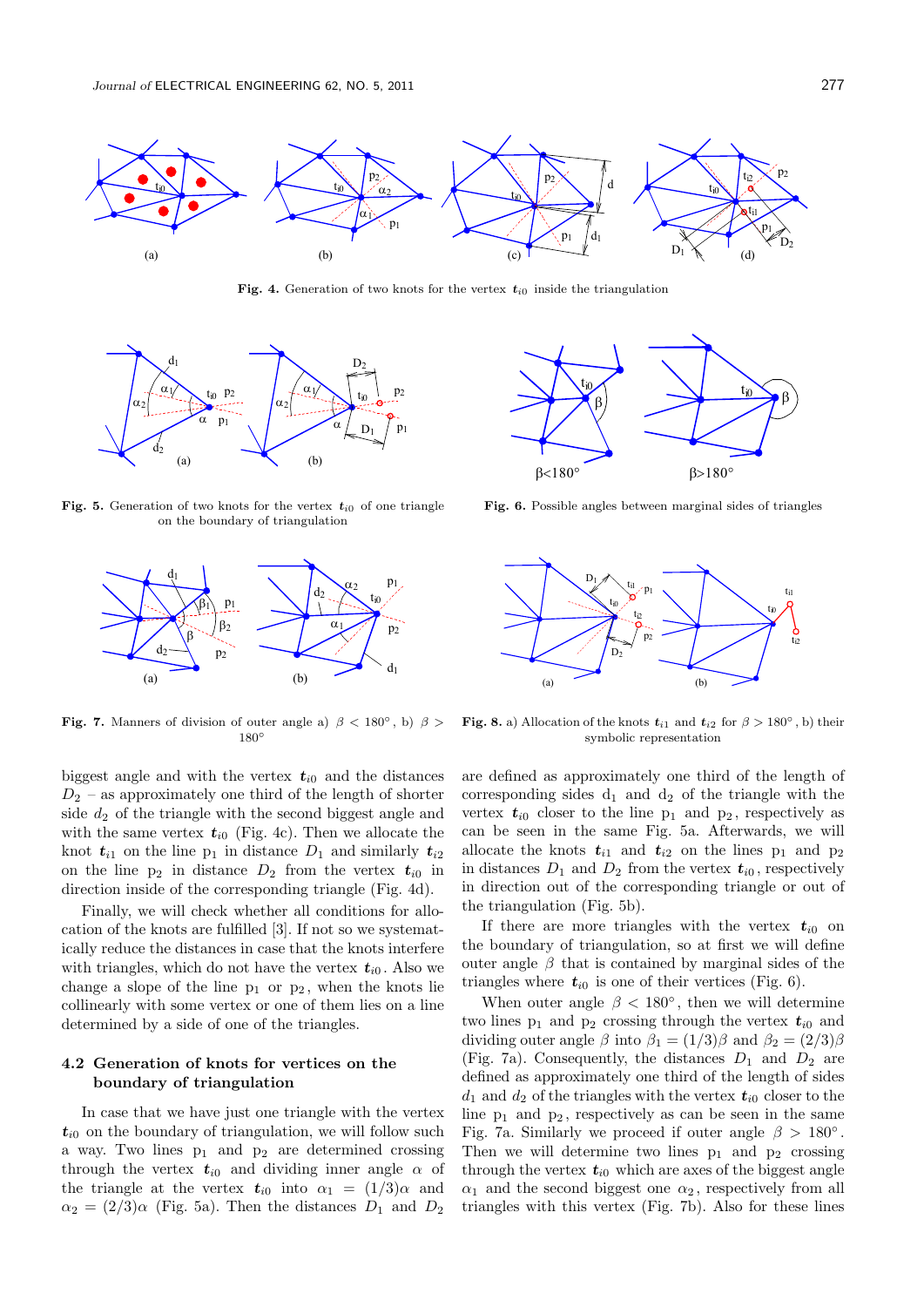

**Fig. 9.** a) Orthographic projection of the model Candide. b) Generated knot net for the triangulation  $\tau$  of the model



**Fig. 11.** The modeled human head of a selected avatar by the quadratic triangular B-spline surface

we will define the distance  $D_1$  as approximately one third of the length of shorter side  $d_1$  of the triangle with the biggest angle  $\alpha_1$  and the distance  $D_2$  – of the length of shorter side  $d_2$  of the triangle with the second biggest angle  $\alpha_2$  and with the common vertex  $t_{i0}$  (Fig. 7b).

Afterwards, we will allocate the knots  $t_{i1}$  and  $t_{i2}$  on the lines  $p_1$  or  $p_2$  in distance  $D_1$  and  $D_2$ , respectively from the vertex  $t_{i0}$  in direction out of the corresponding triangle. These are shown for *β >* 180*◦* in Fig. 8a together with their symbolic representation in Fig. 8b, where  $t_{i0}$  is connected with the knot  $t_{i1}$  and that one is connected with  $t_{i2}$ . This symbolic representation just simplifies their imaging in the full triangulation. Similarly, the knots for  $\beta < 180^\circ$  would be allocated including their symbolic representation, which can be generalized also for vertices inside the triangulation. Finally, we will check whether all conditions for allocation of the knots on the boundary are fulfilled, similarly as it was inside the triangulation, including their possible correction.



**Fig. 10.** The quadratic triangular B-spline surface of human head

### **5 EXPERIMENTAL RESULTS**

The proposed algorithm for generation of knot net was applied on calculation of the quadratic triangular B-spline surface of the human head [3]. It is based on its 3D polygonal model which is determined by a list of vertices and polygons. Vertices are defined by their coordinates in R3 and polygons-by the ones that create them. Typical polygons are triangles or quadrangles. The main advantage of triangles is, that their vertices always lie in the same plane what leads to simple manipulation with them such as in graphical means of OpenGL. A density of polygons in 3D model of the human head depends on a number of details of its separate parts like eyes, mouth, nose, *etc*. For our purposes we used free available 3D polygonal model Candide 3-1-6 [12], which contains 113 vertices and 184 polygons (triangles) and represents a course approximation of the surface of human head.

The triangulation  $\tau$ , over which the quadratic triangular B-spline surface of the human head will be calculated is given by the orthographic projection of the model Candide from  $R_3$  to the plane of coordinates  $(h, v)$ , *ie* by its front view in Fig. 9a. Then two knots are allocated to each of its vertices such a way to be valid the condition of normality over the full triangulation  $\tau$ . However, for them some non accepted positions have to be excluded [3]. In preprocessing of the input triangulation  $\tau$  there are established the limitations for positions of knots and then their assigning to separate vertices is carried out by the proposed algorithm. The result of generation the knot net for the triangulation  $\tau$  by the algorithm is illustrated in Fig. 9b. The knots have an influence on the calculated quadratic triangular B-spline surface of the human head in area of intersection of supports of the separate quadratic TBS with vertices to which the ones are assigned. The biggest influence of the knots on the surface is near of their surroundings.

Provided that the allocation of knots is correct, when the condition of normality is valid over the full triangulation  $\tau$  next modeling of the surface of human head is pos-